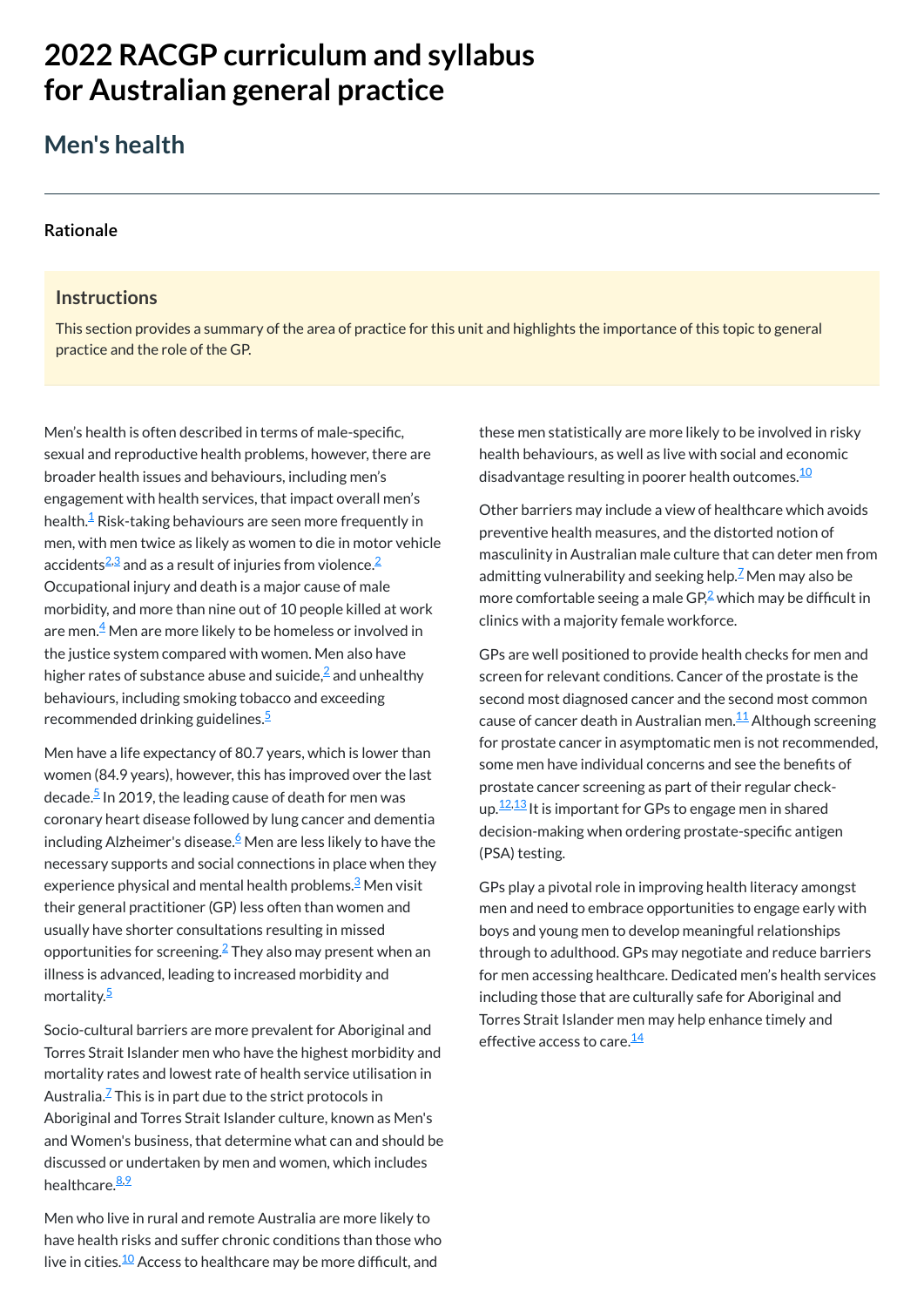#### **[Competencies and learning outcomes](javascript:void(0))**

#### **Instructions**

This section lists the knowledge, skills and attitudes that are expected of a GP for this contextual unit. These are expressed as measurable learning outcomes, listed in the left column. These learning outcomes align to the core competency outcomes of the

| Communication and the patient-doctor relationship                                                                                            |                                                                   |
|----------------------------------------------------------------------------------------------------------------------------------------------|-------------------------------------------------------------------|
| Learning outcomes                                                                                                                            | Related core competency outcomes                                  |
| The GP is able to:                                                                                                                           |                                                                   |
| demonstrate a professional, inclusive and culturally<br>sensitive approach when discussing health concerns with male<br>patients of all ages | 1.1.1, 1.1.3, 1.1.4, AH1.3.1, AH1.4.1, 1.2.1, 1.2.2, 1.4.4, 1.4.5 |

#### **References**

- <span id="page-1-0"></span>1.Britt H, Valenti L, Bayram C. General practice encounters with men. Aust Fam Physician 2016;45(4).
- <span id="page-1-1"></span>2.Australian Medical Association. Position Statement: Men's Health. Barton, ACT: AMA, 2018 [\(http://www.ama.com.au/position-statement/mens-health-2018\)](http://www.ama.com.au/position-statement/mens-health-2018) [Accessed 16 September 2021].
- <span id="page-1-2"></span>3. National Road Safety Partnership Program. NRSPP Q&A: Road trauma and young drivers – Does gender make a difference? Clayton, Vic: Monash University, NRSPP, 2018 (https://cdn-s3-nrspp-2020.s3.ap-southeast-1.amazonaws.com/wp[content/uploads/sites/4/2018/08/23133845/Road-Trauma-and-Young-Drivers-](https://cdn-s3-nrspp-2020.s3.ap-southeast-1.amazonaws.com/wp-content/uploads/sites/4/2018/08/23133845/Road-Trauma-and-Young-Drivers-%E2%80%93-Does-Gender-Make-a-Difference-v41.pdf) %E2%80%93-Does-Gender-Make-a-Difference-v41.pdf) [Accessed 1 December 2021].
- <span id="page-1-3"></span>4. Australian Institute of Health and Welfare. The health of Australia's males: Work. Canberra, ACT: AIHW, 2019 [\(http://www.aihw.gov.au/reports/men-women/male](http://www.aihw.gov.au/reports/men-women/male-health/contents/lifestyle-and-risk-factors/work)health/contents/lifestyle-and-risk-factors/work) [Accessed 1 December 2021].
- <span id="page-1-4"></span>5. Australian Institute of Health and Welfare. Life expectancy and death. Canberra, ACT: AIHW, 2021 [\(http://www.aihw.gov.au/reports-data/health-conditions-disability](http://www.aihw.gov.au/reports-data/health-conditions-disability-deaths/life-expectancy-deaths/overview)deaths/life-expectancy-deaths/overview) [Accessed 16 September 2021].
- <span id="page-1-5"></span>6. Australian Institute of Health and Welfare. Deaths in Australia. Canberra, ACT: AIHW, 2021 [\(http://www.aihw.gov.au/reports/life-expectancy-death/deaths-in](http://www.aihw.gov.au/reports/life-expectancy-death/deaths-in-australia/contents/summary)australia/contents/summary) [Accessed 16 September 2021].
- <span id="page-1-6"></span>7. Canuto K, Wittert G, Harfield S, Brown A. "I feel more comfortable speaking to a male": Aboriginal and Torres Strait Islander men's disclosure on utilizing primary health care services. Int J Equity Health 2018;17(185). doi: [\(https://doi.org/10.1186/s12939-018-](https://doi.org/10.1186/s12939-018-0902-1) 0902-1)
- <span id="page-1-7"></span>8. NSW Health. Communicating positively: A guide to appropriate Aboriginal terminology. Sydney, NSW: NSW Health, 2019 [\(http://www1.health.nsw.gov.au/pds/ActivePDSDocuments/GL2019\\_008.pdf\)](http://www1.health.nsw.gov.au/pds/ActivePDSDocuments/GL2019_008.pdf) [Accessed 1 December 2021].
- <span id="page-1-8"></span>9. Gurney R. Men's Business. Albury, NSW: RVTS, 2019 [\(https://blog.rvts.org.au/mens](https://blog.rvts.org.au/mens-business)business) [Accessed 1 December 2021].
- <span id="page-1-9"></span>10. Healthdirect. Rural men face greater risk of health problems, including suicide. Canberra, ACT: Healthdirect, 2019 (http://www.healthdirect.gov.au/blog/rural-men[face-greater-risk-of-health-problems-including-suicide\)](http://www.healthdirect.gov.au/blog/rural-men-face-greater-risk-of-health-problems-including-suicide) [Accessed 1 December 2021].
- <span id="page-1-10"></span>11. Australian Government Cancer Australia. Prostate Cancer in Australia Statistics. Canberra, ACT: Cancer Australia, 2021 [\(http://www.canceraustralia.gov.au/cancer](http://www.canceraustralia.gov.au/cancer-types/prostate-cancer/statistics)types/prostate-cancer/statistics) [Accessed 16 September 2021].
- <span id="page-1-11"></span>12. Prostate Cancer Foundation of Australia and Cancer Council Australia. PSA testing and early management of test-detected prostate cancer: Clinical practice guidelines. Sydney, NSW: Prostate Cancer Foundation of Australia and Cancer Council Australia, 2016 [\(http://www.prostate.org.au/media/612113/PSA-Testing-Guidelines.pdf\)](http://www.prostate.org.au/media/612113/PSA-Testing-Guidelines.pdf) [Accessed 16 September 2021].
- <span id="page-1-12"></span>13. The Royal Australian College of General Practitioners. Guidelines for preventative activities in general practice. 9th edn. East Melbourne, Vic: RACGP, 2018 [\(http://www.racgp.org.au/download/Documents/Guidelines/Redbook9/17048-Red-](http://www.racgp.org.au/download/Documents/Guidelines/Redbook9/17048-Red-Book-9th-Edition.pdf)Book-9th-Edition.pdf) [Accessed 16 September 2021].
- <span id="page-1-13"></span>14. Vincent AD, Drioli-Phillips PG, Le J, et al. Health behaviours of Australian men and the likelihood of attending a dedicated men's health service. BMC Public Health 2018;18(1):1078:2–10.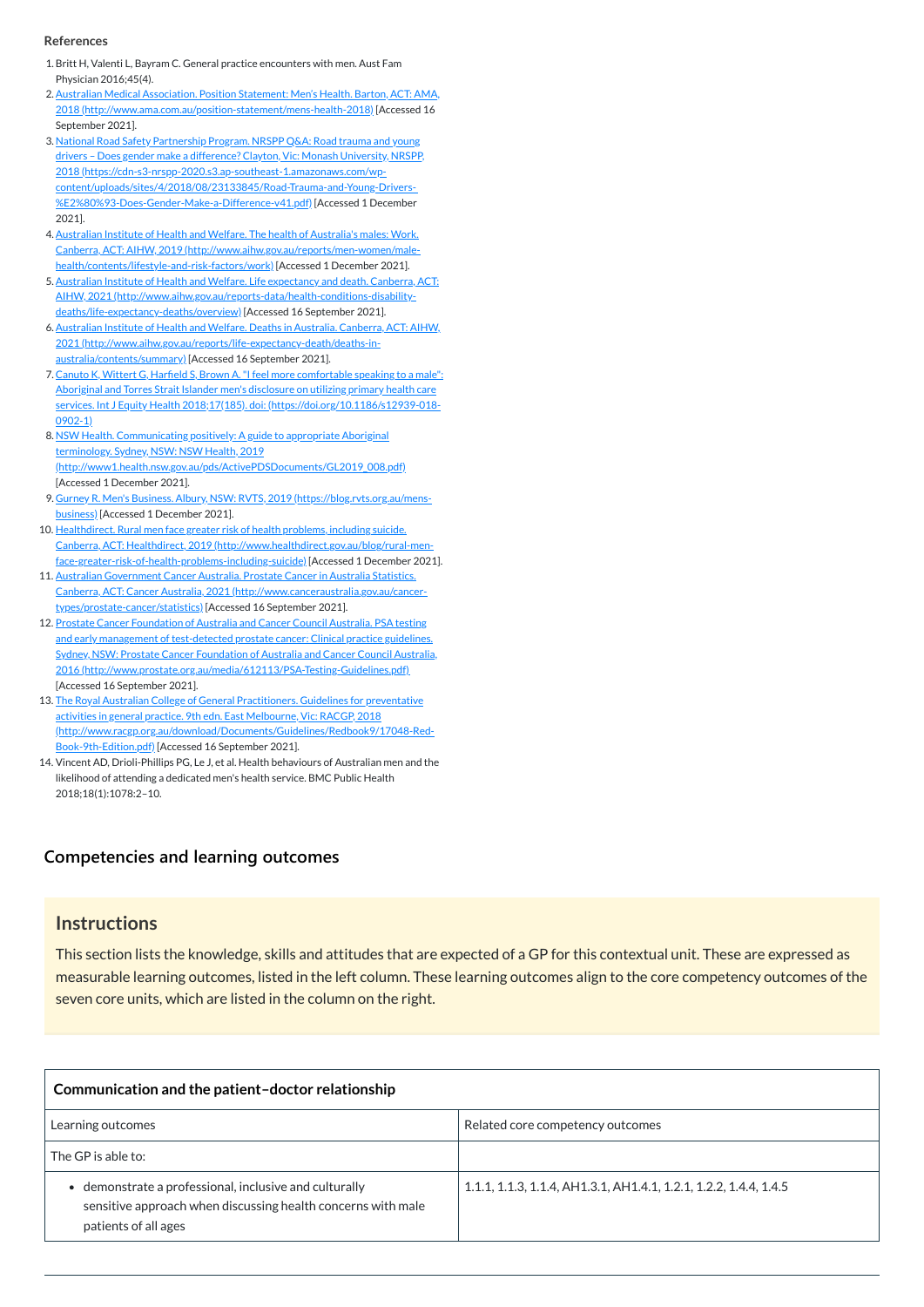| Communication and the patient-doctor relationship                                                           |                            |
|-------------------------------------------------------------------------------------------------------------|----------------------------|
| use a range of communication techniques suited to the individual<br>male patient's level of health literacy | 1.1.1, 1.2.1               |
| sensitively ask about a man's sexual health and history, including<br>sexual dysfunction                    | 1.1.1, 1.1.2, 1.2.1, 1.3.1 |

| Applied knowledge and skills                                                                  |                                                                                                          |  |
|-----------------------------------------------------------------------------------------------|----------------------------------------------------------------------------------------------------------|--|
| Learning outcomes                                                                             | Related core competency outcomes                                                                         |  |
| The GP is able to:                                                                            |                                                                                                          |  |
| • diagnose and manage common health conditions that<br>affect male patients                   | 2.1.1, 2.1.2, 2.1.3, 2.1.4, 2.1.5, 2.1.6, 2.1.7, 2.1.8, 2.1.9, 2.1.10, AH2.1.2,<br>RH2.1.1, 2.3.1, 2.3.4 |  |
| • interpret investigation results within the context of the man's<br>life stage and situation | 2.1.7, 2.1.8                                                                                             |  |
| • identify and manage red flag presentations in men's and boy's<br>health                     | 2.1.3, 2.1.8, AH2.1.2                                                                                    |  |

| Population health and the context of general practice                                                                        |                                        |  |
|------------------------------------------------------------------------------------------------------------------------------|----------------------------------------|--|
| Learning outcomes                                                                                                            | Related core competency outcomes       |  |
| The GP is able to:                                                                                                           |                                        |  |
| use planned and opportunistic health promotion and disease<br>prevention for early identification of male health issues      | 3.1.1, 3.2.2, 3.2.3, 3.2.4             |  |
| promote and engage in men's and boy's health activities in the<br>community                                                  | 3.2.2, 3.2.4, AH3.2.1 AH3.2.2, RH3.2.1 |  |
| recognise the barriers, enablers and motivators that influence<br>male patients when engaging with their healthcare services | 3.2.1, 3.2.2, 3.2.4, AH3.2.1, RH3.2.1  |  |

| <b>Professional and ethical role</b>                                                                                                                                             |                                    |
|----------------------------------------------------------------------------------------------------------------------------------------------------------------------------------|------------------------------------|
| Learning outcomes                                                                                                                                                                | Related core competency outcomes   |
| The GP is able to:                                                                                                                                                               |                                    |
| • reflect on personal attitudes and values about masculinity, the<br>role of men in society, and how this may influence interactions<br>with patients, their families and carers | 4.2.1, 4.2.2, 4.2.4                |
| • identify and acquire the necessary skills and knowledge to<br>address the specific healthcare peads of men in their local                                                      | RH4.2.2, RH4.2.3, AH4.3.1, AH4.4.1 |

| Organisational and legal dimensions                                                                                     |                                  |
|-------------------------------------------------------------------------------------------------------------------------|----------------------------------|
| Learning outcomes                                                                                                       | Related core competency outcomes |
| The GP is able to:                                                                                                      |                                  |
| • use practice management recall systems to encourage regular<br>check-ups and follow-up appointments for male patients | 5.2.3, 5.2.4, AH5.2.1            |
| • describe specific Medicare items that can be used to promote<br>the health of men                                     | 5.2.3, 5.2.4, AH5.1.3            |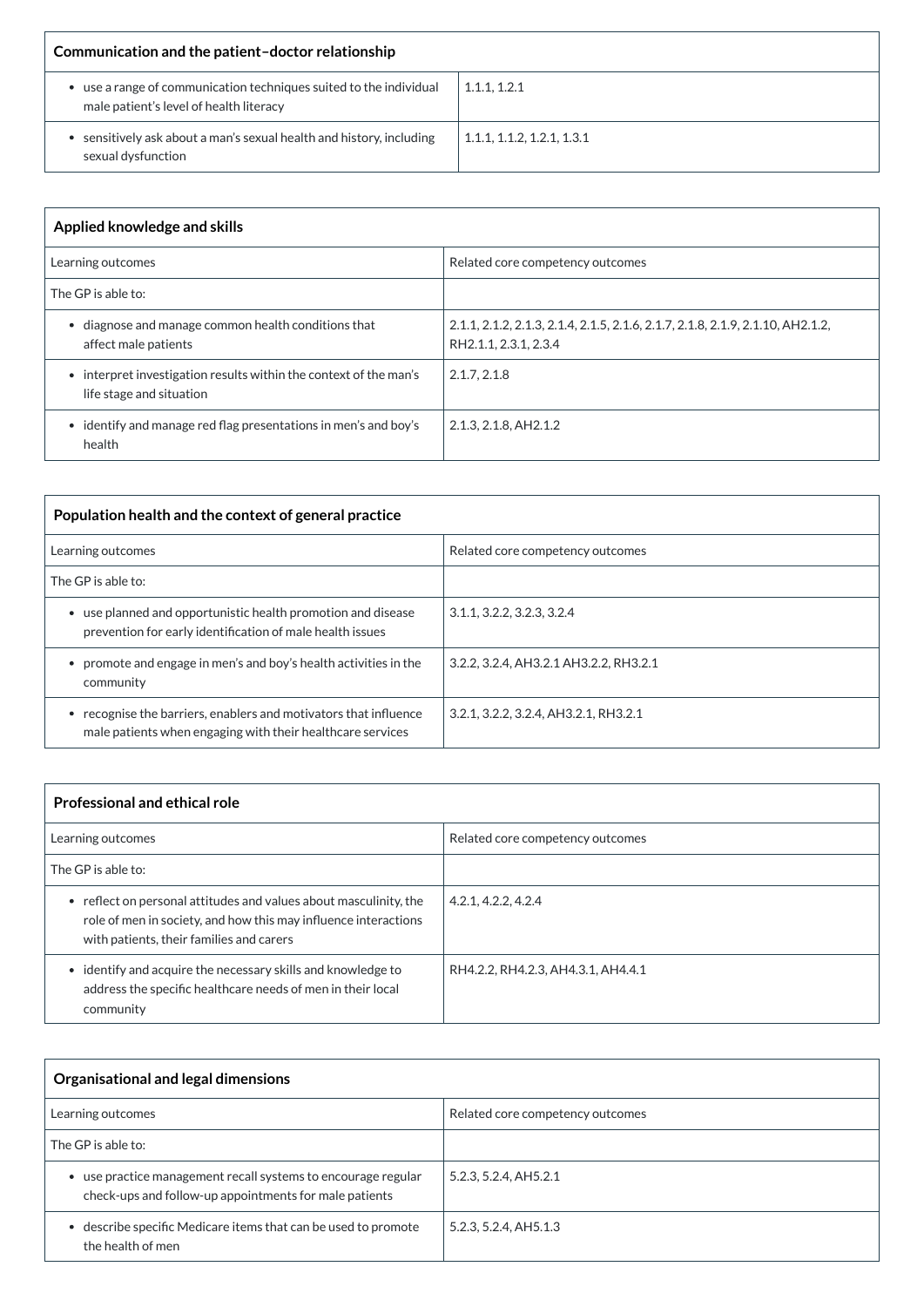#### **[Words of wisdom](javascript:void(0))**

#### **Instructions**

This section includes tips related to this unit from experienced GPs. This list is in no way exhaustive but gives you tips to consider applying to your practice.

**Extension exercise:** Speak to your study group or colleagues to see if they have further tips to add to the list.

- **1.** Men may be reluctant to present to a GP often, so be flexible and opportunistic to provide preventive health checks when they do present so that important screening is done. This is especially important in rural areas where there may be additional barriers to men presenting.
- **2.** Be comfortable talking to and engaging men about their mental health and sexual concerns, such as erectile dysfunction, loss of libido and urinary symptoms, when appropriate. Normalise common male problems and don't be embarrassed to use appropriate terminology such as erection, ejaculation etc, to make men feel at ease to talk freely about their concerns.
- **3.** Consider the challenges and barriers that men, including Aboriginal and Torres Strait Islander men, face in accessing healthcare and work to overcome these during and after a consultation.
- **4.** Keep up to date with information about men's health and provide easy-to-read handouts to men about their conditions during a consultation. This will allow them to consider this information in their own space and time.

The questions in the table below are ordered according to the RACGP clinical exam assessment areas [\(https://www.racgp.org.au/getmedia/f93428f5-c902-44f2-b98a-e56d9680e8ab/Clinical-Competency-Rubric.pdf.aspx\)](https://www.racgp.org.au/getmedia/f93428f5-c902-44f2-b98a-e56d9680e8ab/Clinical-Competency-Rubric.pdf.aspx) and domains, to prompt you to think about different aspects of the case example.

Note that these are <u>examples only</u> of questions that may be asked in your assessments.

John is 68 years old and presents for a check-up. He has not seen a GP for several years and says that there is nothing wrong with him. He has come to see you at the insistence of his wife after a recent admission to **hospital for a urinary tractinfection.**

#### **[Case consultation example](javascript:void(0))**

#### **Instructions**

- 1. Read this example of a common case consultation for this unit in general practice.
- 2. Thinking about the case example, reflect on and answer the questions in the table below.

You can do this either on your own or with a study partner or supervisor.

**Extension exercise**: Create your own questions or develop a new case to further your learning.

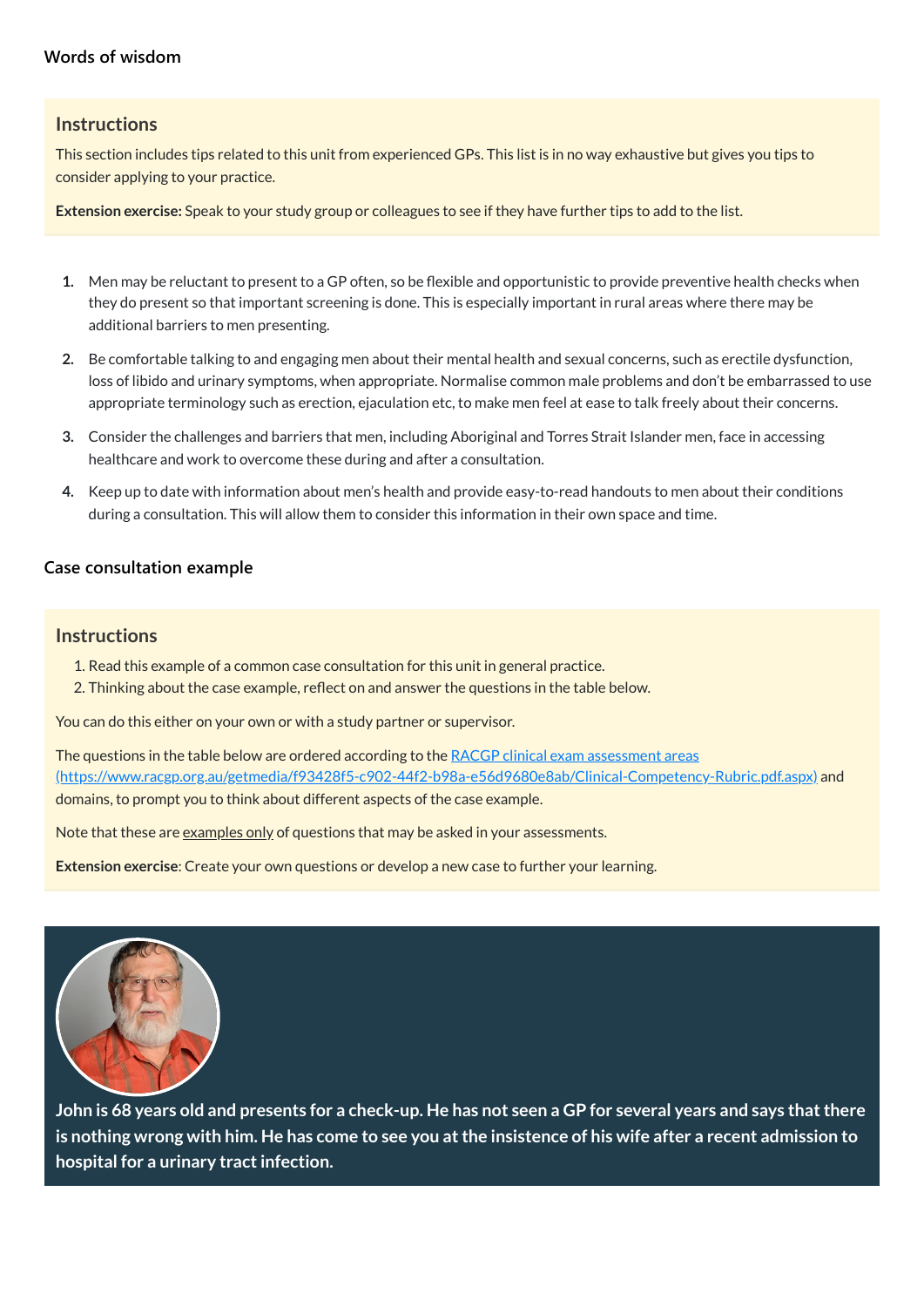John tells you that he has trouble with his 'water works' and difficulty maintaining an erection. He puts this down to his age. He has a family history of heart disease. His father had a heart attack at the age of 50 and was diagnosed with prostate cancer at the age of 75. John feels embarrassed talking to you about his symptoms as he feels that this makes him less of a man.

| Questions for you to consider                                                                                                                      |                                                      | <b>Domains</b> |
|----------------------------------------------------------------------------------------------------------------------------------------------------|------------------------------------------------------|----------------|
| What communication skills could you use to help reduce<br>John's feeling of embarrassment?                                                         | 1. Communication and consultation skills             | 1,2,5          |
| You identify several health concerns. How could you<br>engage John to discuss and prioritise these?                                                |                                                      |                |
| How could you encourage him to return for a follow-up<br>consultation with you?                                                                    |                                                      |                |
| What if he was an Aboriginal or Torres Strait Islander?                                                                                            |                                                      |                |
| What other history do you need to explore during this<br>consultation? What if John was 50 years old?                                              | 2. Clinical information gathering and interpretation | $\overline{2}$ |
| What examination would you like to do?                                                                                                             |                                                      |                |
| What diagnoses are you considering?                                                                                                                | 3. Making a diagnosis, decision making and reasoning | $\overline{2}$ |
| What diagnoses would you consider if John was 28 years<br>old and febrile with testicular pain?                                                    |                                                      |                |
| What are your priorities when managing John? How would<br>your management change if he wanted to discuss his<br>concerns about his erection?       | 4. Clinical management and therapeutic reasoning     | $\overline{2}$ |
| What resources or guidelines could you use to determine<br>recommended prevention strategies?                                                      |                                                      |                |
| What advice would you give John about prostate cancer<br>screening? How would your advice differ if he had a family<br>history of prostate cancer? | 5. Preventive and population health                  | 1,2,3          |
| If John was an Aboriginal or Torres Strait Islander, what<br>specific challenges or barriers might he have in seeking<br>healthcare?               |                                                      |                |
| What other opportunistic screening would you recommend<br>for John?                                                                                |                                                      |                |
| How would you deal with any personal beliefs or attitudes<br>if John was engaging in behaviour that you found<br>unacceptable?                     | 6. Professionalism                                   | 4              |
| What if John was 20 years old and requested a<br>testosterone injection for muscle building?                                                       |                                                      |                |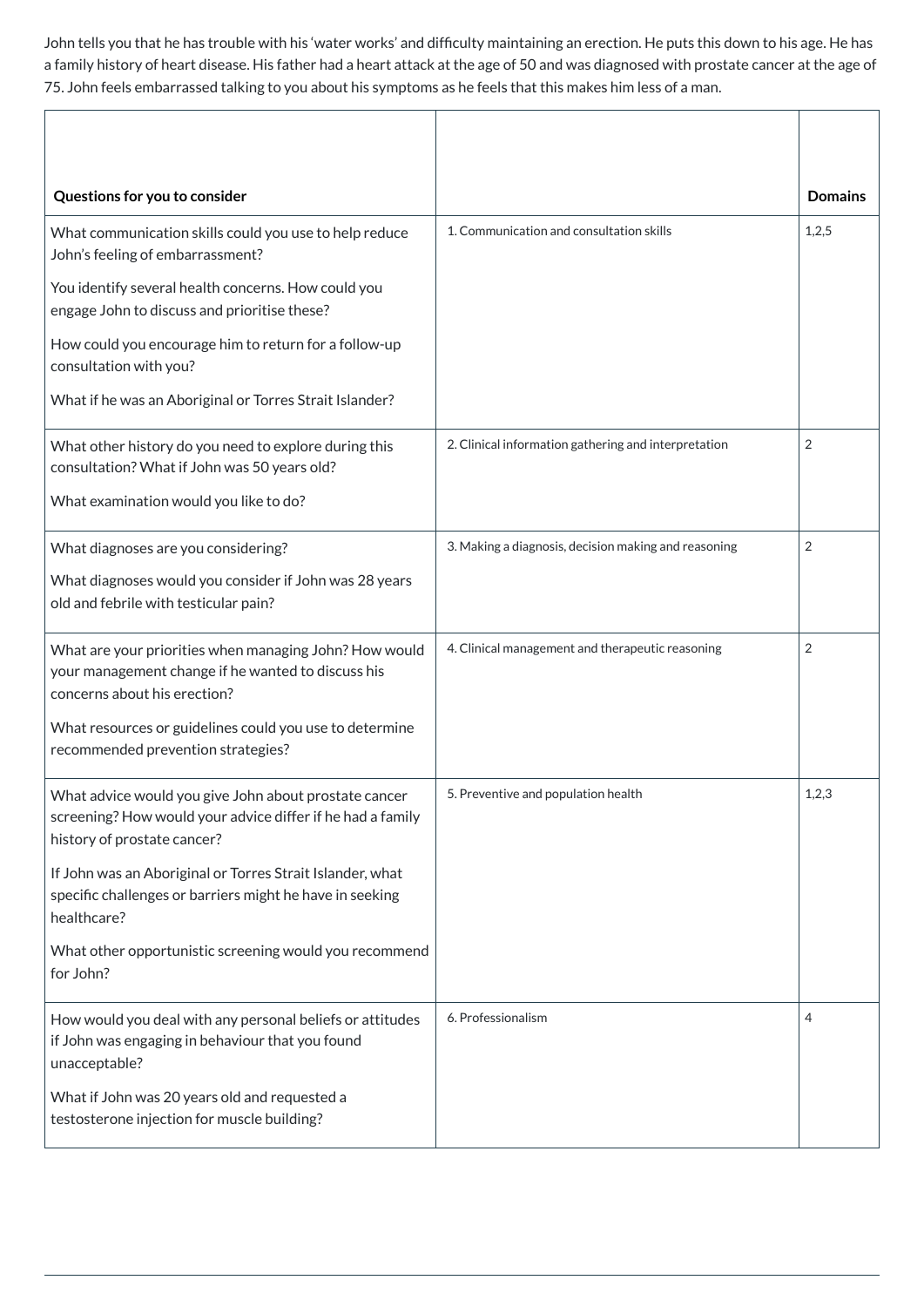| Questions for you to consider                                                                                                                                                                                                      |                                                            | <b>Domains</b> |
|------------------------------------------------------------------------------------------------------------------------------------------------------------------------------------------------------------------------------------|------------------------------------------------------------|----------------|
| What systems do you have in place to make sure that John<br>returns for the results of any investigations you order?<br>What monitoring do you need to consider for a man                                                          | 7. General practice systems and regulatory requirement     | 5              |
| requiring ongoing testosterone supplementation for<br>medical need?                                                                                                                                                                |                                                            |                |
| If John presented to your local rural emergency<br>department with urinary retention, how would you explain<br>to him the need to insert a urinary catheter and how it<br>would be done? Do you need to upskill in this procedure? | 8. Procedural skills                                       | 2              |
| How would you manage John while waiting for results of<br>investigations?                                                                                                                                                          | 9. Managing uncertainty                                    | 2              |
| How would you approach and manage a consultation with a<br>man who thinks that his recent low testosterone levels are<br>the cause of his tiredness?                                                                               |                                                            |                |
| What if John presented to you with a fever and in urinary<br>retention?                                                                                                                                                            | 10. Identifying and managing the significantly ill patient | 2              |

### **[Learning strategies](javascript:void(0))**

#### **Instructions**

This section has some suggestions for how you can learn this unit. These learning suggestions will help you apply your knowledge to your clinical practice and build your skills and confidence in all of the broader competencies required of a GP.

There are suggestions for activities to do:

- on your own
- with a supervisor or other colleague
- in a small group
- with a non-medical person, such as a friend or family member.

Within each learning strategy is a hint about how to self-evaluate your learning in this core unit.

From your current knowledge, what is your approach to a consultation with a man presenting with scrotal or testicular discomfort and a lump?



- What differential diagnoses did you consider? What clinical history and examinations will help you formulate <sup>a</sup> provisional diagnosis? Did your investigations confirm your provisional diagnosis?
- Check guidelines or an evidence-based resource and compare the information with what you currently know.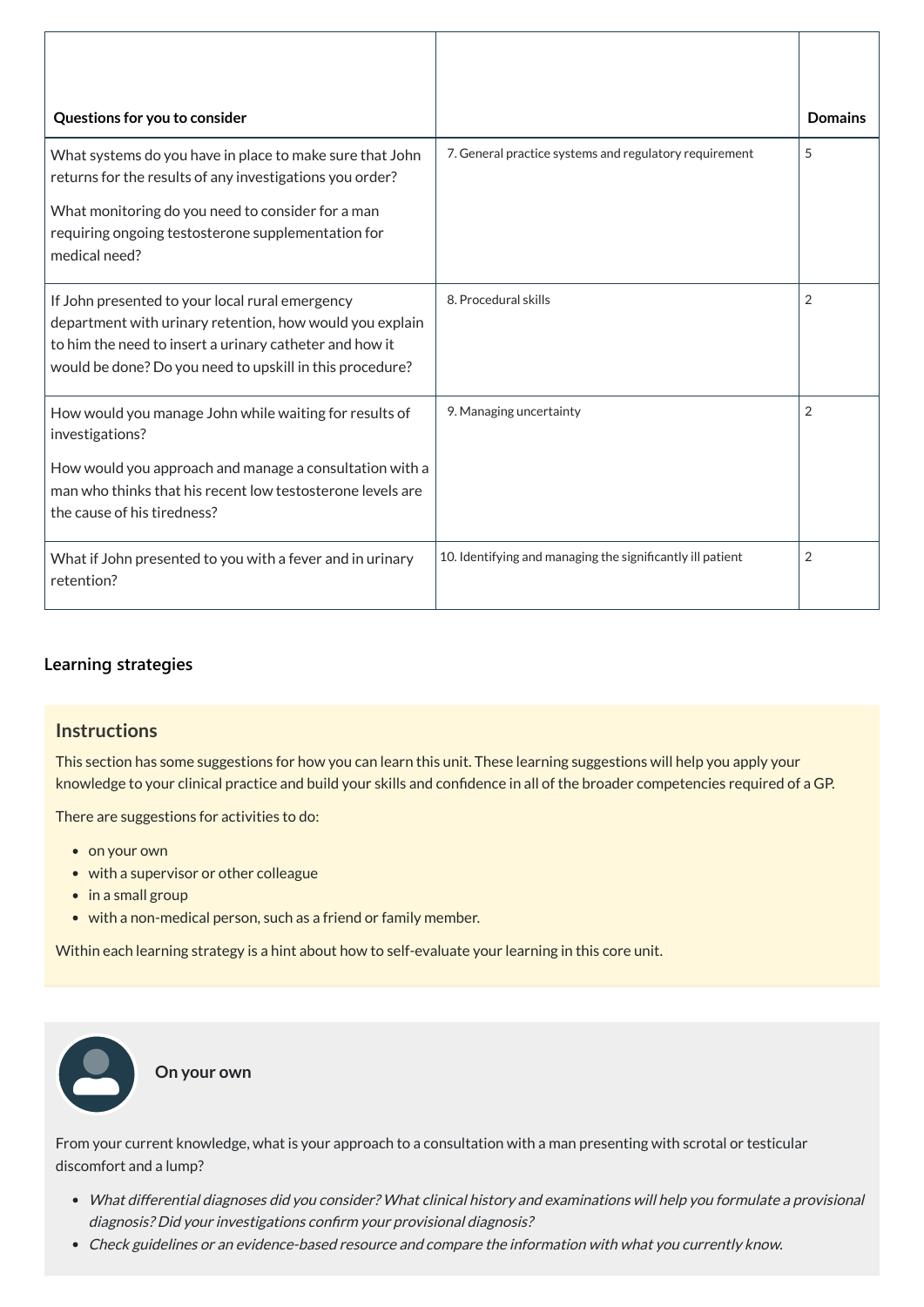Explore your understanding of common foreskin problems that may occur in men at all stages of life.

- What are the common foreskin conditions that infant males, boys, adolescents and men might present with? How would you manage such conditions?
- What is the role of circumcision in <sup>a</sup> patient with foreskin problems?

Identify the last five male patients over the age of 45 years you have seen and review the notes to identify if you undertook any opportunistic health promotion and prevention.

- Describe to them the steps involved during the process.
- What is the mechanism of action? Discuss the indications/contraindications for its use.
- What monitoring (blood test or radiology) would you do to screen for any sequelae?
- What health promotion or screening did you do? How did you manage this in the consultation? Did you ask them to come back?
- If you didn't undertake any screening or promotion, why was this? What were the barriers? How could these be overcome? Could you do even just <sup>a</sup> small amount opportunistically next time?

**With a supervisor**

Observe your supervisor inserting an anti-testosterone implant.

With your supervisor, discuss your approach to men with symptoms of androgen deficiency.

- How would your approach differ in managing younger and older men presenting with symptoms of low testosterone?
- What ethical and regulatory requirements do you need to consider when prescribing testosterone replacement therapy?

Men are more likely to engage in risk-taking behaviour. Discuss with your supervisor how you might raise this with men of all ages.

What are the possible common risk-taking behaviours at different ages for men? What role can you as <sup>a</sup> GP play in minimising the harm from these behaviours? How can you discuss this with patients?



**In a small group**

Role-play a consultation with a man requesting a blood test to check for prostate cancer. Do the role play again changing the scenario: a 75-year-old man with a family history requesting a PSA test, and then a 50-year-old man with symptoms.

- What resources can you use to discuss the specificity and sensitivity of the PSA test?
- What are the risks and benefits of ordering <sup>a</sup> PSA test in <sup>a</sup> man with no symptoms or family history of prostate cancer?
- Would your approach to ordering <sup>a</sup> PSA test differ for <sup>a</sup> 40-year-old man with no symptoms?

Discuss your approach to assessing and managing a patient with concerns about ejaculation.

- What are the common ejaculatory problems? What questions do you need to ask and how to do you ask them? How comfortable are you asking such questions?
- What strategies can you use to manage conditions that men may find difficult or feel embarrassed about discussing with their GP?
- How would you engage with Aboriginal and Torres Strait Islander male patients to discuss sensitive sexual health issues? What impact does communication have on the success of these types of consultation?

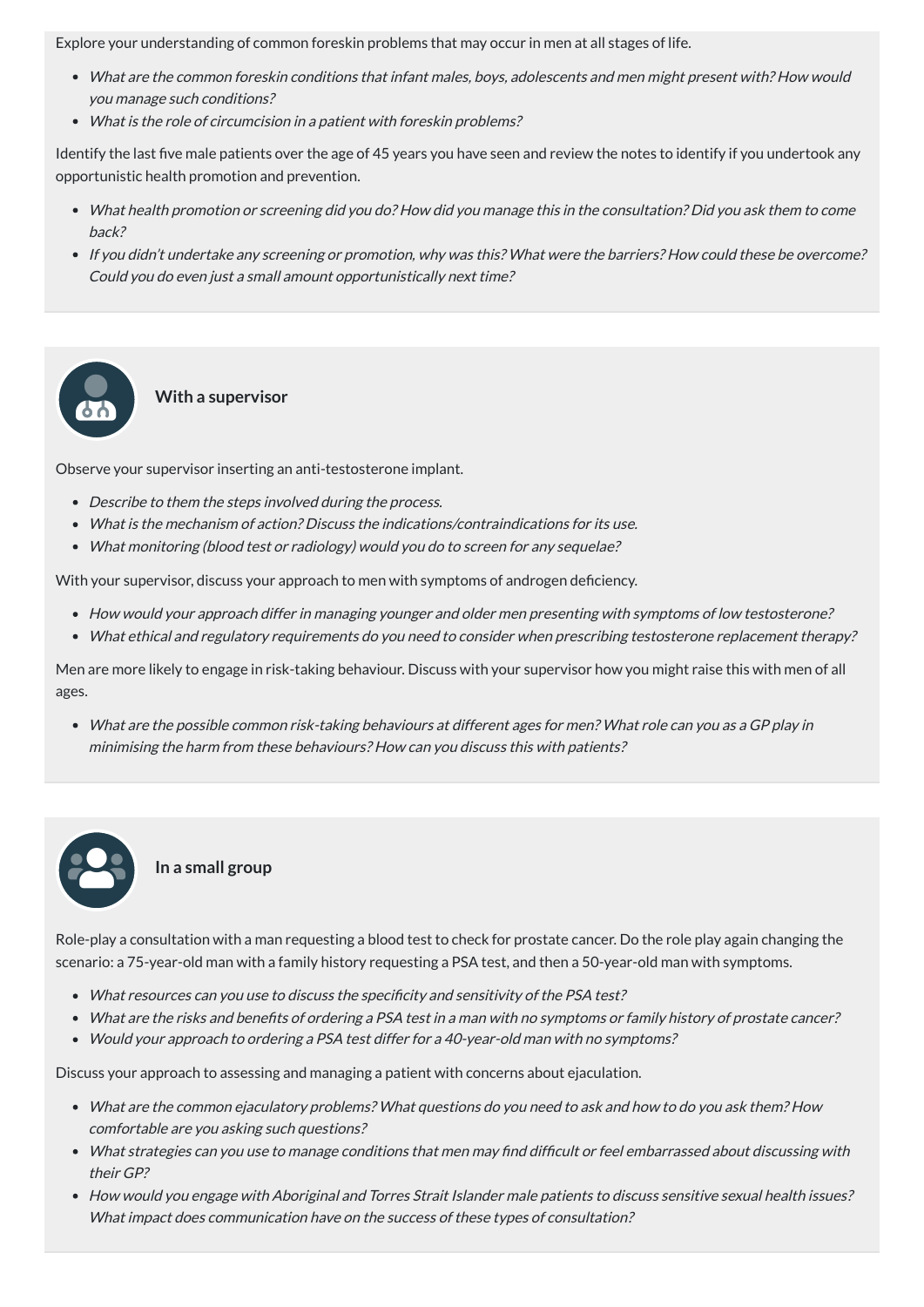

## **With a friend or family member**

Ask a male friend or family member if you can practise explaining a health check. Explain to them what a health check is, why it is important and what will be covered. Ask them what barriers they see in attending for health checks.

- Ask for feedback on how you went. Did you approach this sensitively? What questions did they ask you?
- How comfortable were you discussing the changes that occur during puberty?
- Ask for feedback on how well you explained health checks. Did they have any questions? Are they more likely to have <sup>a</sup> health check after your discussion?(Note: do not offer any medical advice.)
- What can you or your practice do to encourage men to have regular health checks?

- Have a structured approach to a man presenting for a health check and provide general preventive care, especially related to mental and physical health.
- Address specific men's health concerns in a sensitive manner:
	- prostate:
		- prostatitis
		- benign prostatic hypertrophy
		- urinary difficulties
		- prostatic cancer, including prostate specific antigen (PSA) screening
	- o testicular problems:
		- $\blacksquare$  testicular pain
		- undescended testicle
		- hydrocele and varicocele
		- $\blacksquare$  testicular torsion and torsion of a testicular appendage
		- epididymo-orchitis
		- testicular cancer
	- penile problems:
		- **phimosis**
		- paraphimosis
		- **balanitis**
		- urethritis
		- **hypospadias**
		- **Peyronie's disease**
		- priapism
		- penile cancer
	- sexual issues:
		- $\blacksquare$  erectile dysfunction
		- ejaculation problems

Ask a friend of any age if you can practise describing the changes that occur during adolescence and puberty in a male, both physical and psychological.

#### **[Guiding topics and content areas](javascript:void(0))**

#### **Instructions**

These are examples of topic areas for this unit that can be used to help guide your study.

Note that this is not a complete or exhaustive list, but rather a starting point for your learning.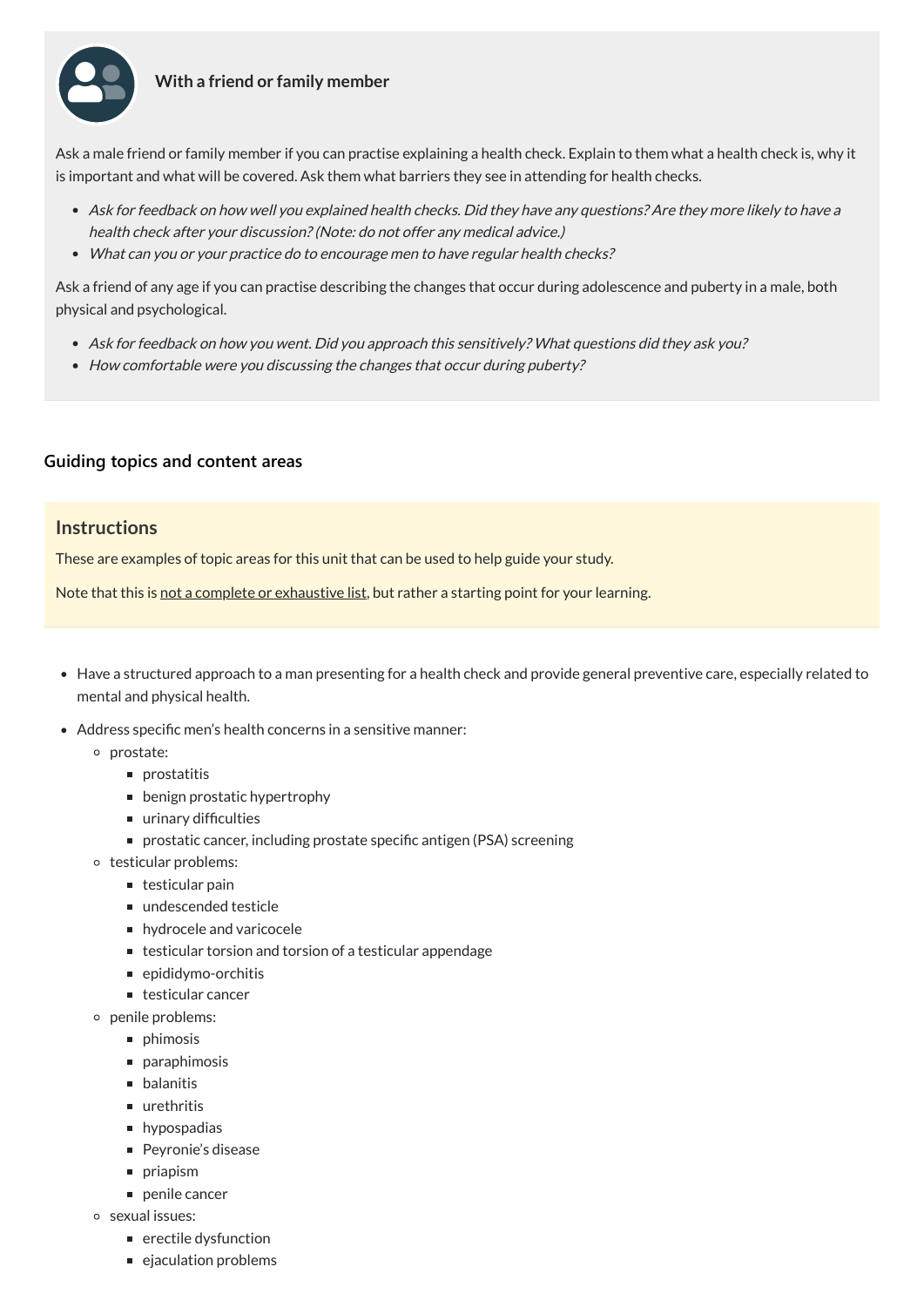- **IDOSS** of or reduced libido
- breast problems:
	- normal breast changes in adolescence
	- gynaecomastia
	- **Deast lumps and cancer.**
- Understand and work to address the challenges and barriers men face in accessing healthcare.
- Carry out relevant procedures (eg testosterone implant, catheter insertion).
- Provide appropriate management of common men's health presentations and encourage appropriate follow-up.

## **[Learning resources](javascript:void(0))**

The following list of resources is provided as a starting point to help guide your learning only and is not an exhaustive list of **all resources.** It is your responsibility as an independent learner to identify further resources suited to your learning needs, and to ensure that you refer to the most up-to-date guidelines on a particular topic area, noting that any assessments will utilise current guidelines.

## **Instructions**

• Jiwrajka M, Yaxley W, Perera M, et al. Review and update of benign prostatic hyperplasia in general practice [\(https://www1.racgp.org.au/ajgp/2018/july/benign-prostatic-hyperplasia\).](https://www1.racgp.org.au/ajgp/2018/july/benign-prostatic-hyperplasia) Aust J Gen Pract 2018;47(7):471–75.

Grossmann M. Androgen deficiency in older men [\(https://www1.racgp.org.au/ajgp/2019/july/androgen-deficiency-in-older](https://www1.racgp.org.au/ajgp/2019/july/androgen-deficiency-in-older-men)men). Aust J Gen Pract 2019;48(7):446-50.

• Reeves FA, Corcoran NM. Advances in prostate cancer [\(https://www1.racgp.org.au/ajgp/2020/april/advances-in-prostate](https://www1.racgp.org.au/ajgp/2020/april/advances-in-prostate-cancer)cancer). Aust J Gen Pract 2020;49(4):200–05.

## **Journal articles**

The principles of the pathogenesis, presentation, assessment and management of BPH in a primary care setting.

• Shoshany O, Katz DJ, Love C. <u>Much more than prescribing a pill – Assessment and treatment of erectile dysfunction by the</u> general practitioner [\(https://www.racgp.org.au/afp/2017/september/much-more-than-prescribing-a-pill\).](https://www.racgp.org.au/afp/2017/september/much-more-than-prescribing-a-pill) Aust Fam Physician 2017;46(9):634–39.

• The Royal Australian College of General Practitioners. Red Book. Guidelines for preventive activities in general practice [\(https://www.racgp.org.au/download/Documents/Guidelines/Redbook8/redbook8.pdf\).](https://www.racgp.org.au/download/Documents/Guidelines/Redbook8/redbook8.pdf)

The clinical approach to men who present with non-specific androgen deficiency-like symptoms.

A review of changes in prostate cancer diagnosis and management.

• Prostate Cancer Foundation of Australia and Cancer Council Australia. Clinical practice guidelines PSA testing and early management of test-detected prostate cancer

Assessment and current treatment modalities for erectile dysfunction.

## **Online resources**

Various chapters relevant to men's health issues at various stages of life.

Various chapters relevant to Aboriginal and Torres Strait Islander men's health issues at various stages of life.

National Aboriginal Community Controlled Health Organisation and The Royal Australian College of General Practitioners.

National guide to a preventive health assessment for Aboriginal and Torres Strait Islander people [\(https://www.racgp.org.au/download/Documents/Guidelines/National-guide-3rd-ed-web-final.pdf\).](https://www.racgp.org.au/download/Documents/Guidelines/National-guide-3rd-ed-web-final.pdf)

A patient information sheet on the risks and potential benefits of prostate cancer screening.

The Royal Australian College of General Practitioners. Prostate cancer resource (https://www.racgp.org.au/clinical[resources/clinical-guidelines/guidelines-by-topic/view-all-guidelines-by-topic/cancer/prostate-cancer-screening\).](https://www.racgp.org.au/clinical-resources/clinical-guidelines/guidelines-by-topic/view-all-guidelines-by-topic/cancer/prostate-cancer-screening)

Recommendations on how GPs can support men in making an informed decision for or against PSA testing.

[\(https://wiki.cancer.org.au/australia/Guidelines:PSA\\_Testing/About\\_this\\_guideline\).](https://wiki.cancer.org.au/australia/Guidelines:PSA_Testing/About_this_guideline)

Information on optimal care pathways, clinical guidelines and patient information related to prostate and testicular cancers.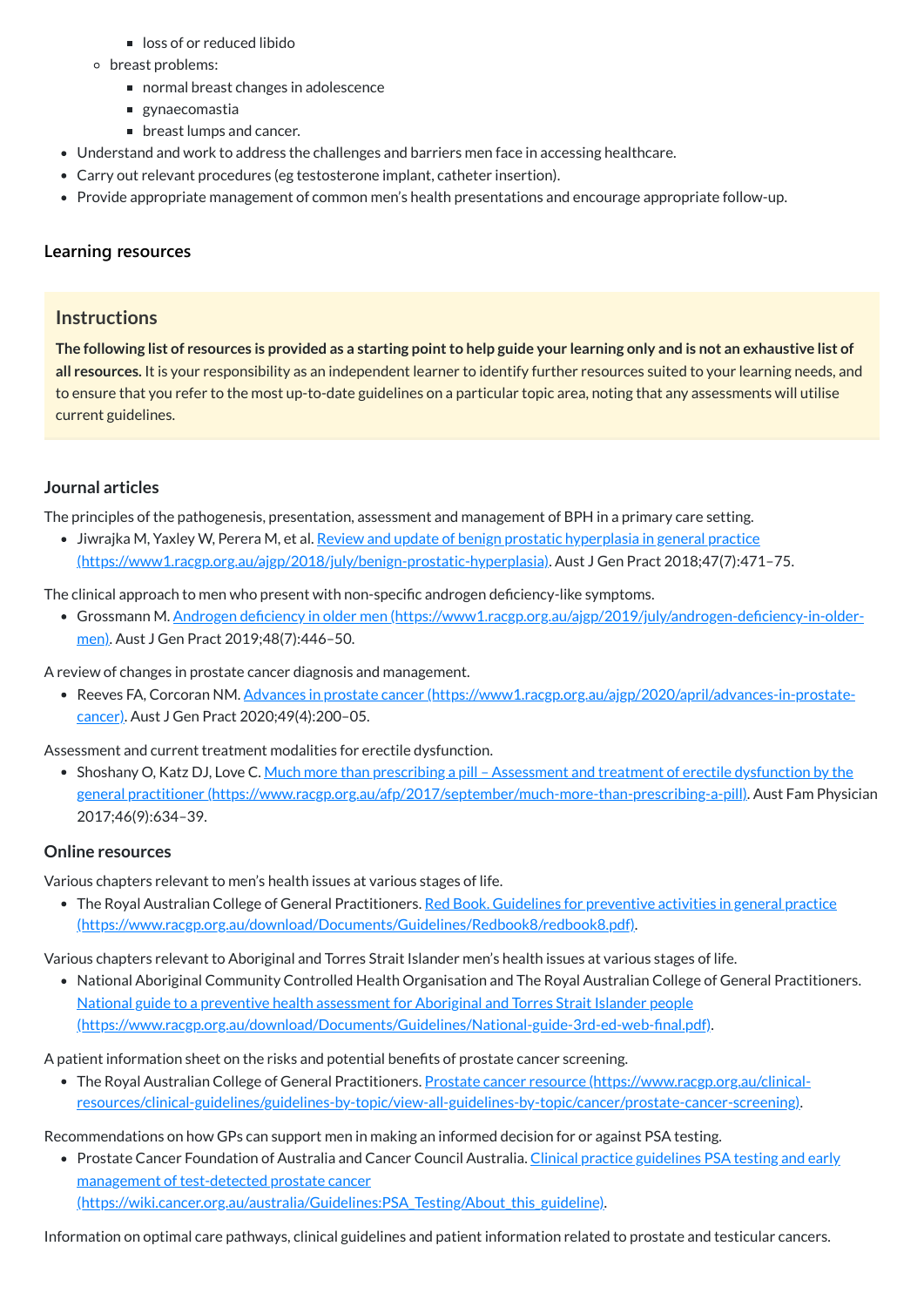Cancer Council Australia. Optimal care pathways [\(http://www.cancer.org.au/health-professionals/optimal-cancer-care](http://www.cancer.org.au/health-professionals/optimal-cancer-care-pathways.html)pathways.html).

Information on approaches to assessing and managing common men's health presentations.

Healthy Male. Engaging men in primary health care [\(https://www.healthymale.org.au/health-professionals/engaging-men](https://www.healthymale.org.au/health-professionals/engaging-men-primary-health-care)primary-health-care).

- Domain 1. Communication and the patient-doctor relationship [\(https://www.racgp.org.au/curriculum-and](https://www.racgp.org.au/curriculum-and-syllabus/units/domain-1)syllabus/units/domain-1)
- Domain 2. Applied professional knowledge and skills [\(https://www.racgp.org.au/curriculum-and-syllabus/units/domain-2\)](https://www.racgp.org.au/curriculum-and-syllabus/units/domain-2)
- Domain 3. Population health and the context of general practice [\(https://www.racgp.org.au/curriculum-and](https://www.racgp.org.au/curriculum-and-syllabus/units/domain-3)syllabus/units/domain-3)
- Domain 4. Professional and ethical role [\(https://www.racgp.org.au/curriculum-and-syllabus/units/domain-4\)](https://www.racgp.org.au/curriculum-and-syllabus/units/domain-4)
- Domain 5. Organisational and legal dimensions [\(https://www.racgp.org.au/curriculum-and-syllabus/units/domain-5\)](https://www.racgp.org.au/curriculum-and-syllabus/units/domain-5)
- Aboriginal and Torres Strait Islander health [\(https://www.racgp.org.au/curriculum-and-syllabus/units/aboriginal-and-torres](https://www.racgp.org.au/curriculum-and-syllabus/units/aboriginal-and-torres-strait-islander-health)strait-islander-health)
- Rural health [\(https://www.racgp.org.au/curriculum-and-syllabus/units/rural-health\)](https://www.racgp.org.au/curriculum-and-syllabus/units/rural-health)
- Abuse and violence [\(https://www.racgp.org.au/curriculum-and-syllabus/units/abuse-and-violence\)](https://www.racgp.org.au/curriculum-and-syllabus/units/abuse-and-violence)
- Addiction medicine [\(https://www.racgp.org.au/curriculum-and-syllabus/units/addiction-medicine\)](https://www.racgp.org.au/curriculum-and-syllabus/units/addiction-medicine)
- Cardiovascular health [\(https://www.racgp.org.au/curriculum-and-syllabus/units/cardiovascular-health\)](https://www.racgp.org.au/curriculum-and-syllabus/units/cardiovascular-health)
- Child and youth health [\(https://www.racgp.org.au/curriculum-and-syllabus/units/child-and-youth-health\)](https://www.racgp.org.au/curriculum-and-syllabus/units/child-and-youth-health)
- Dermatological presentations [\(https://www.racgp.org.au/curriculum-and-syllabus/units/dermatological-presentations\)](https://www.racgp.org.au/curriculum-and-syllabus/units/dermatological-presentations)
- Disability care [\(https://www.racgp.org.au/curriculum-and-syllabus/units/disability-care\)](https://www.racgp.org.au/curriculum-and-syllabus/units/disability-care)
- Doctors' health [\(https://www.racgp.org.au/curriculum-and-syllabus/units/doctors-health\)](https://www.racgp.org.au/curriculum-and-syllabus/units/doctors-health)
- Ear, nose, throat and oral presentations [\(https://www.racgp.org.au/curriculum-and-syllabus/units/ear-nose-throat-and-oral](https://www.racgp.org.au/curriculum-and-syllabus/units/ear-nose-throat-and-oral-health)health)
- Emergency medicine [\(https://www.racgp.org.au/curriculum-and-syllabus/units/emergency-medicine\)](https://www.racgp.org.au/curriculum-and-syllabus/units/emergency-medicine)
- Endocrine and metabolic health [\(https://www.racgp.org.au/curriculum-and-syllabus/units/metabolic-and-endocrine-health\)](https://www.racgp.org.au/curriculum-and-syllabus/units/metabolic-and-endocrine-health)
- Eye presentations [\(https://www.racgp.org.au/curriculum-and-syllabus/units/eye-presentations\)](https://www.racgp.org.au/curriculum-and-syllabus/units/eye-presentations)
- Gastrointestinal health [\(https://www.racgp.org.au/curriculum-and-syllabus/units/gastrointestinal-health\)](https://www.racgp.org.au/curriculum-and-syllabus/units/gastrointestinal-health)
- Haematological presentations [\(https://www.racgp.org.au/curriculum-and-syllabus/units/haematological-presentations\)](https://www.racgp.org.au/curriculum-and-syllabus/units/haematological-presentations)
- Infectious diseases [\(https://www.racgp.org.au/curriculum-and-syllabus/units/infectious-diseases\)](https://www.racgp.org.au/curriculum-and-syllabus/units/infectious-diseases)
- Integrative medicine [\(https://www.racgp.org.au/curriculum-and-syllabus/units/integrative-medicine\)](https://www.racgp.org.au/curriculum-and-syllabus/units/integrative-medicine)
- Justice system health [\(https://www.racgp.org.au/curriculum-and-syllabus/units/justice-system-health\)](https://www.racgp.org.au/curriculum-and-syllabus/units/justice-system-health)
- Kidney and urinary health [\(https://www.racgp.org.au/curriculum-and-syllabus/units/kidney-and-urinary-health\)](https://www.racgp.org.au/curriculum-and-syllabus/units/kidney-and-urinary-health)
- Mental health [\(https://www.racgp.org.au/curriculum-and-syllabus/units/mental-health\)](https://www.racgp.org.au/curriculum-and-syllabus/units/mental-health)
- Migrant, refugee and asylum seeker health [\(https://www.racgp.org.au/curriculum-and-syllabus/units/migrant-refugee-and](https://www.racgp.org.au/curriculum-and-syllabus/units/migrant-refugee-and-asylum-seeker-health)asylum-seeker-health)
- Military and veteran health [\(https://www.racgp.org.au/curriculum-and-syllabus/units/military-and-veteran-health\)](https://www.racgp.org.au/curriculum-and-syllabus/units/military-and-veteran-health)
- Musculoskeletal presentations [\(https://www.racgp.org.au/curriculum-and-syllabus/units/musculoskeletal-presentations\)](https://www.racgp.org.au/curriculum-and-syllabus/units/musculoskeletal-presentations)
- Neurological presentations [\(https://www.racgp.org.au/curriculum-and-syllabus/units/neurological-presentations\)](https://www.racgp.org.au/curriculum-and-syllabus/units/neurological-presentations)
- Occupational and environmental medicine [\(https://www.racgp.org.au/curriculum-and-syllabus/units/occupational-and](https://www.racgp.org.au/curriculum-and-syllabus/units/occupational-and-environmental-medicine)environmental-medicine)
- Older person's health [\(https://www.racgp.org.au/curriculum-and-syllabus/units/older-person-s-health\)](https://www.racgp.org.au/curriculum-and-syllabus/units/older-person-s-health)
- Pain management [\(https://www.racgp.org.au/curriculum-and-syllabus/units/pain-management\)](https://www.racgp.org.au/curriculum-and-syllabus/units/pain-management)
- Palliative care [\(https://www.racgp.org.au/curriculum-and-syllabus/units/palliative-care\)](https://www.racgp.org.au/curriculum-and-syllabus/units/palliative-care)  $\bullet$
- Respiratory health [\(https://www.racgp.org.au/curriculum-and-syllabus/units/respiratory-health\)](https://www.racgp.org.au/curriculum-and-syllabus/units/respiratory-health)

This website has information about the social and psychological wellbeing of men and boys.

Men's Health Australia [\(http://www.menshealthaustralia.net\)](http://www.menshealthaustralia.net/).

### **Learning activities**

- The Royal Australian College of General Practitioners. *gplearning* [\(http://www.racgp.org.au/education/professional](http://www.racgp.org.au/education/professional-development/online-learning/gplearning)development/online-learning/gplearning):
	- o check, unit 583, June 2021: Urology

### **This contextual unit relates to the other unit/s of:**